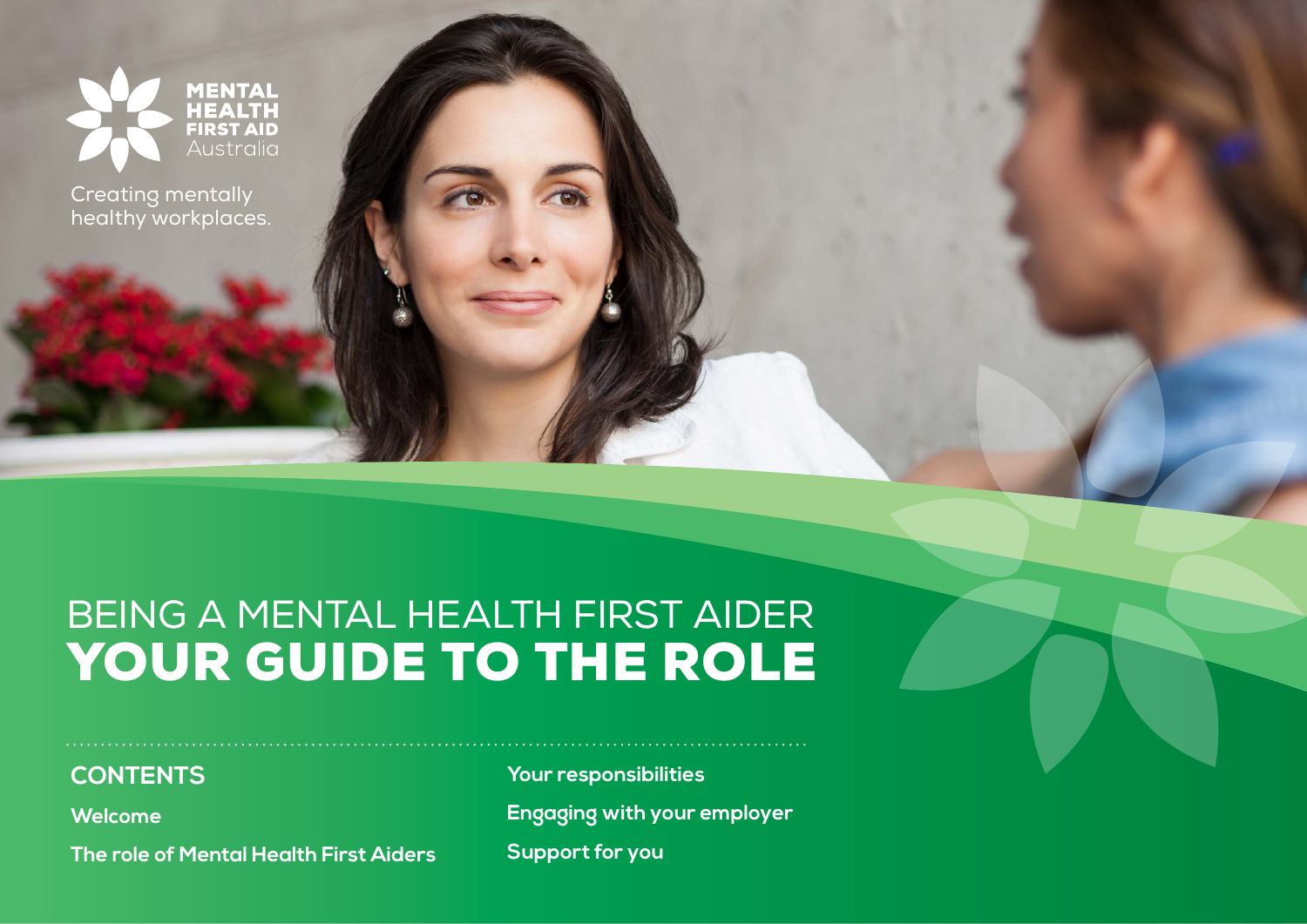<span id="page-1-0"></span>

## WELCOME

#### **Congratulations on completing your course and becoming an accredited Mental Health First Aider.**

You are now part of a community of over 800,000 Australians and over 3 million people worldwide trained to recognise mental ill health and help people find the support they need to stay well.

Together, we strive to achieve our vision of a community where everyone has the first aid skills to support people with mental health problems.

This document outlines what it is to be a Mental Health First Aider, what support you will need from your employer in your workplace and how MHFA Australia can support you.

Thank you for becoming part of our community.

#### **MHFA Australia**

### $66$

Extremely glad I did the course, my knowledge has definitely grown in mental health in general but also how to be a first aid officer in mental health. Very helpful when working in the field but also in everyday life.55

### MENTAL HEALTH FIRST AID ACTION PLAN

- A pproach the person, assess and assist with any crisis
- **L** isten and communicate non-judgementally
- G ive support and information
- E ncourage the person to get appropriate professional help
- E ncourage other supports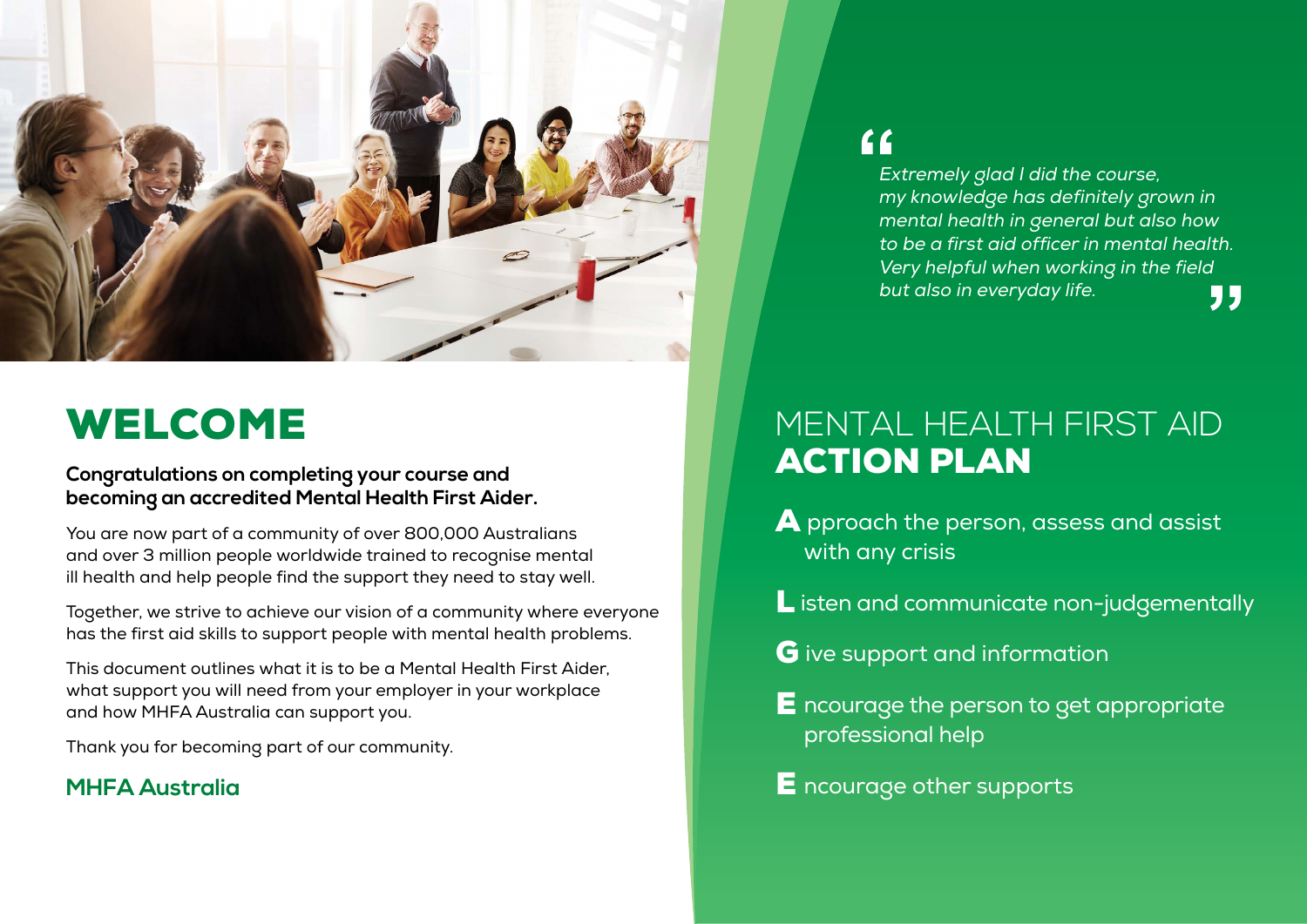## <span id="page-2-0"></span>THE ROLE OF MENTAL HEALTH FIRST AIDERS

#### **As an accredited Mental Health First Aider, you can:**

- Understand the important factors affecting mental health
- Identify the signs and symptoms for a range of mental health problems
- Use the ALGEE Action Plan to provide Mental Health First Aid to someone experiencing a mental health problem or crisis
- Listen non-judgementally and hold supportive conversations about mental health problems
- Guide a person towards seeking appropriate professional help and other supports, as your role as a Mental Health First Aider does not replace the need for ongoing support
- Support a mentally healthy workplace and understand how Mental Health First Aid fits in the workplace.

**It's important to remember that MHFA courses do not teach people to be therapists or counsellors and do not teach people how to diagnose mental illness or provide ongoing support.** 

**Your role is to act as a point of contact and reassurance for a person who may be experiencing a mental health problem or emotional distress. Maintaining appropriate boundaries is a key part of successfully providing Mental Health First Aid and keeping yourself safe and well.**

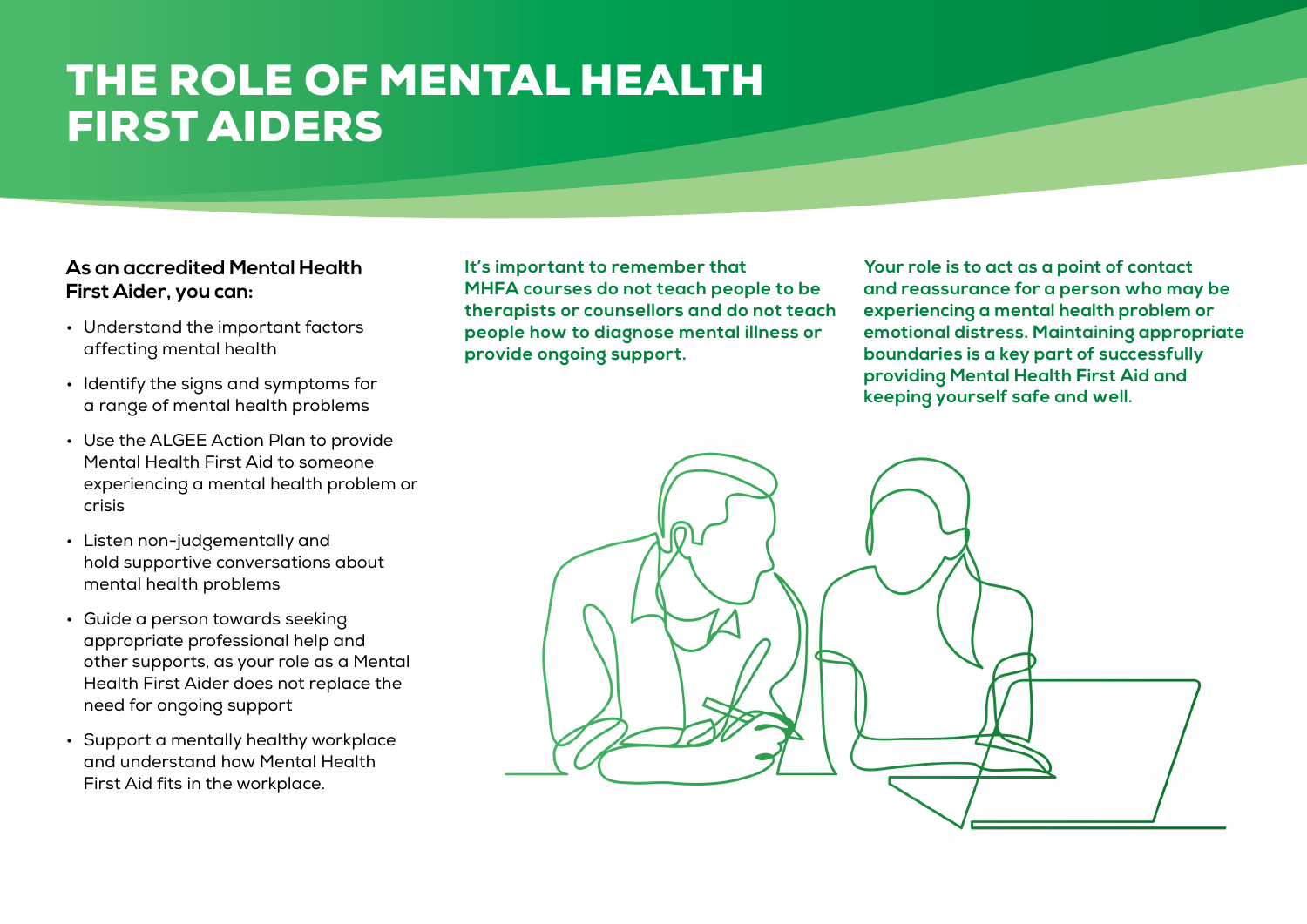## <span id="page-3-0"></span>YOUR RESPONSIBILITIES

**Mental Health First Aiders can have a profound and positive impact on their communities. Carrying out your role responsibly involves the following:**



Keeping yourself safe and well – for more information refer to your MHFA course manual.



Communicating any concerns about the mental health and well-being of anyone in your workplace, for example to an appropriate manager.



Following your workplace's policies and procedures on how MHFA training is implemented in your organisation.



Upholding your role as a Mental Health First Aider alongside your other responsibilities.



Establishing appropriate boundaries between yourself and colleagues you may be supporting.



Refreshing your MHFA skills and accreditation every three years.

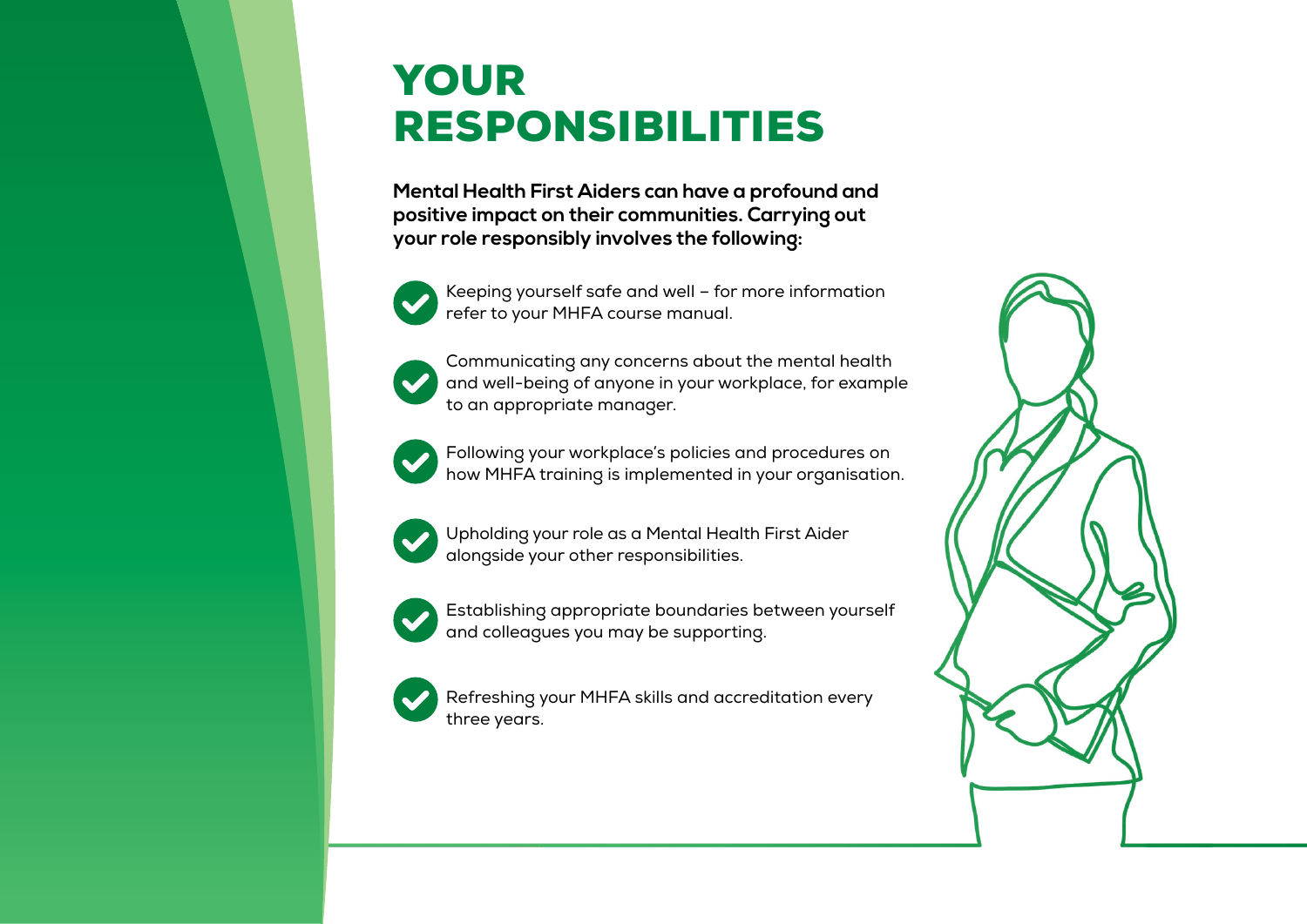# <span id="page-4-0"></span>ENGAGING WITH YOUR EMPLOYER

**Being a Mental Health First Aider makes you an important part of an organisation's health and well-being strategy, but promoting positive mental health is not just down to you.** 

To perform your role effectively and safely at work, MHFA training should be one part of a whole organisation approach. You need the full support of your employer, which should include an effective strategy, policies and procedures, and clear communication of your role and how you will be supported.

### **Discuss policies**

Discuss with your employer what organisational policies and procedures you should follow and refer to in your role as a Mental Health First Aider.

#### **Find out about referral pathways**

Find out from your employer what the referral pathways are for mental health support and how best to support a colleague, either internally or externally. Your workplace may have its own support available for employees, such as an Occupational Health and Safety or Employee Assistance Programme.

Your MHFA Australia course manual also contains details of reputable national services that can be approached for support. If in doubt on where to refer someone or how to deal with a crisis, refer to the guidance in your manual.

#### **Ask how your role will be communicated**

Ask your employer how they will let colleagues know you are a Mental Health First Aider and how to contact you. Organisations use a variety of ways to let staff know how they can talk to a Mental Health First Aider, and what kinds of thing a Mental Health First Aider can support them with. Some examples include putting up posters around the workplace, putting a list on an intranet hub, or giving out first aider lanyards or badges.

### **Your role within the whole organisation**

Training up Mental Health First Aiders is only one part of an effective approach to fostering a mentally healthy organisation so it's a good idea to find out how your role fits in. Ask your employer what steps they are taking to adopt a whole of organisation approach to mental health and wellbeing.